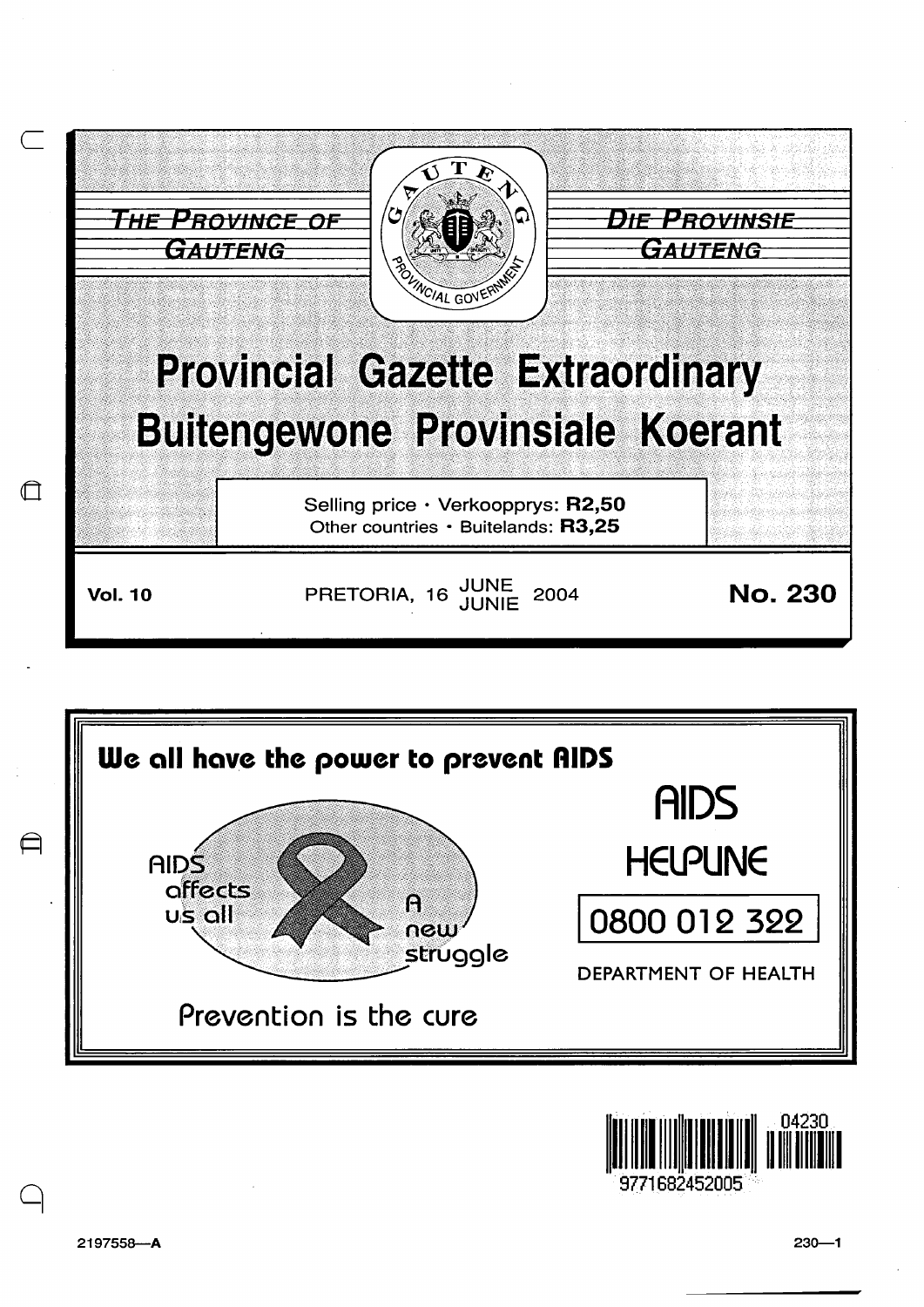$=$ 

|      | <b>CONTENTS • INHOUD</b>                                                                                     |      |                |
|------|--------------------------------------------------------------------------------------------------------------|------|----------------|
| No.  |                                                                                                              | Page | Gazette<br>No. |
|      | <b>LOCAL AUTHORITY NOTICE</b>                                                                                |      |                |
| 1099 | Town-planning and Townships Ordinance (15/1986): City of Johannesburg: Establishment of townships: Witkoppen |      | 230            |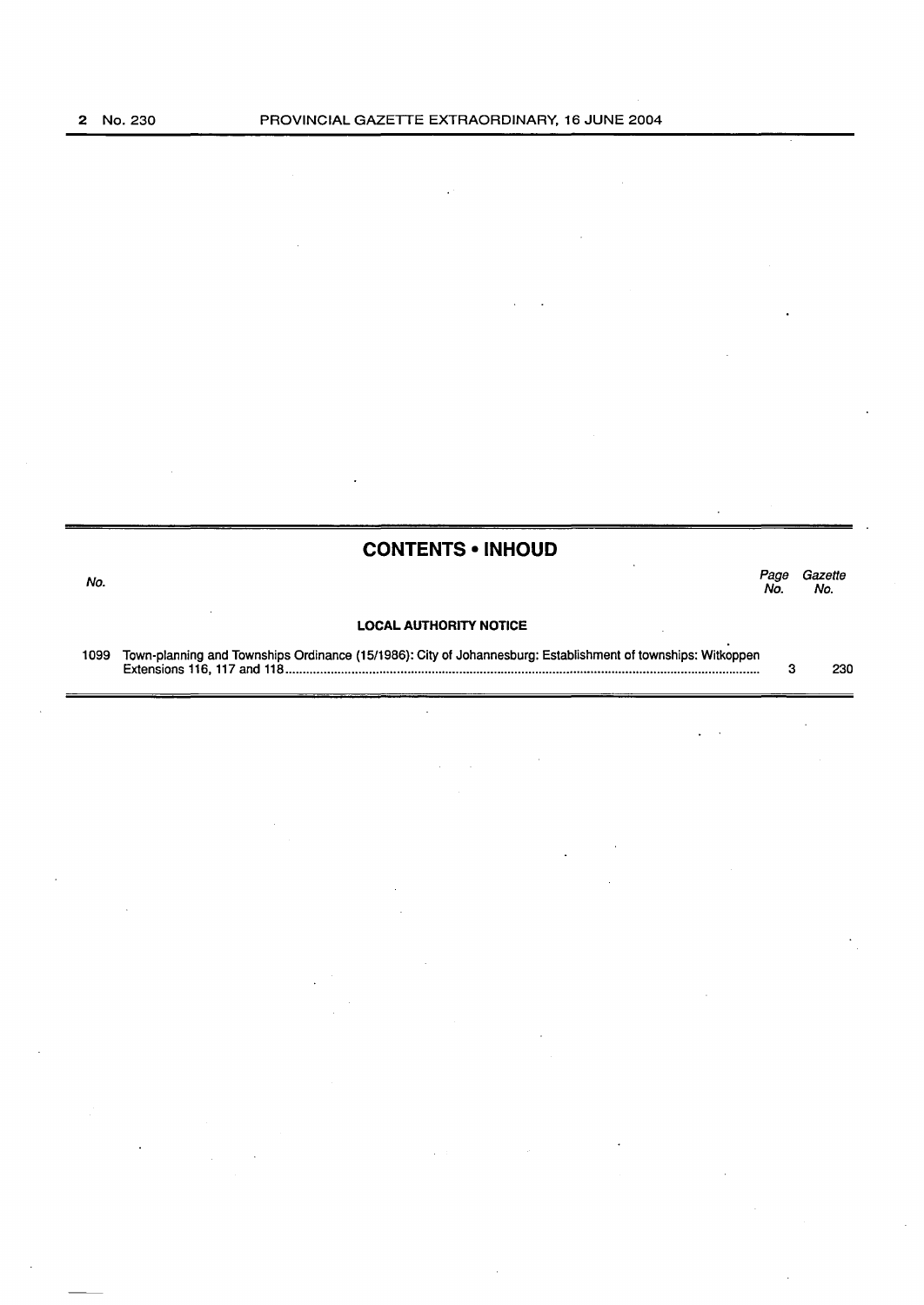# **LOCAL AUTHORITY NOTICE**

## **LOCAL AUTHORITY NOTICE 1099**

### CITY OF JOHANNESBURG

NOTICE OF APPLICATIONS FOR ESTABLISHMENT OF TOWNSHIPS: PROPOSED WITKOPPEN EXTENSIONS 116, 117 AND 118

The City of Johannesburg hereby gives notice in terms of Section 69(6)(a) of the Town-Planning and Townships Ordinance, 1986 (Ordinance 15 of 1986), that applications to establish the townships referred to in the annexure hereto, have been received by it.

Particulars of the applications will lie for inspection during normal office hours at the offices of Executive Director, Development Planning, Transportation and Environment, Metro Centre, Room 8100, 8th Floor, A Block, 158 Loveday Street, Braamfontein, for a period of 28 days from 16 June 2004.

Any person who wishes to object to the applications or submit representations in respect of the applications may submit such objections or representations, in writing, to the Executive Director, Development Planning, Transportation and Environment, PO Box 30733, Braamfontein, within a period of 28 days from 16 June 2004.

#### ANNEXURE

NAME OF TOWNSHIPS:

PROPOSED WITKOPPEN EXTENSION 116 TOWNSHIP PROPOSED WITKOPPEN EXTENSION 117 TOWNSHIP PROPOSED WITKOPPEN EXTENSION 118 TOWNSHIP

FULL NAME OF APPLICANT: TINIE BEZUIDENHOUT AND ASSOCIATES ON BEHALF OF GOLDEN MEADOWS PROPERTIES (PTY) LTD

NUMBER OF ERVEN IN PROPOSED TOWNSHIPS: PROPOSED WITKOPPEN EXTENSION 116:

PROPOSED WITKOPPEN EXTENSION 117: PROPOSED WITKOPPEN EXTENSION 118: 5 ERVEN: "SPECIAL" 2 ERVEN: "SPECIAL" 3 ERVEN: "SPECIAL"

IN ALL 3 OF THE AFOREMENTIONED PROPOSED TOWNSHIPS, "SPECIAL" SHALL INCLUDE THE FOLLOWING: FACTORY SHOPS, BUSINESS PURPOSES, PLACES OF AMUSEMENT, PLACES OF REFRESHMENT, PLACES OF INSTRUCTION, A PUBLIC GARAGE, MOTOR SHOWROOMS AND WORKSHOPS, RETAIL, DWELLING UNITS, RETIREMENT VILLAGES, CLINICS, LABORATORIES, MEDICAL CONSULTING ROOMS AND OFFICES WITH ASSOCIATED STORAGE FACILITIES, WHICH STORAGE FACILITIES MAY INCLUDE ASSEMBLY OR REPAIR FACILITIES, BUT ONLY IN THE CASE OF . STORAGE OF COMPUTER OR TELECOMMUNICATION PRODUCTS AND MAY INCLUDE PACKAGING FACILITIES, BUT ONLY IN THE CASE OF STORAGE OF PHARMACEUTICAL PRODUCTS, SUBJECT TO CERTAIN CONDITIONS.

DESCRIPTION OF LAND ON WHICH TOWNSHIPS ARE TO BE ESTABLISHED: REMAINING EXTENT OF PORTION 45 OF THE FARM WITKOPPEN 1941Q

SITUATION OF PROPOSED TOWNSHIPS: THE PROPOSED TOWNSHIPS ARE LOCATED ON THE NORTH-EASTERN QUADRANT OF THE INTERSECTION BETWEEN WITKOPPEN ROAD AND NERINE PLACE IN THE TOWNSHIP AREA OF WITKOPPEN

## **PLAASLIKE BESTUURSKENNISGEWING 1099**

STAD JOHANNESBURG

KENNISGEWING VAN AANSOEKE VIR DIE STIGTING VAN DORPE: VOORGESTELDE WITKOPPEN UITBREIDINGS 116, 117 EN 118

Die Stad Johannesburg gee hiermee ingevolge artikel 69(6)(a) van die Ordonnansie op Dorpsbeplanning en Dorpe, 1986 (Ordonnansie 15 van 1986), kennis dat aansoeke om die dorpe in die bylae hierby genoem, te stig, deur hom ontvang is.